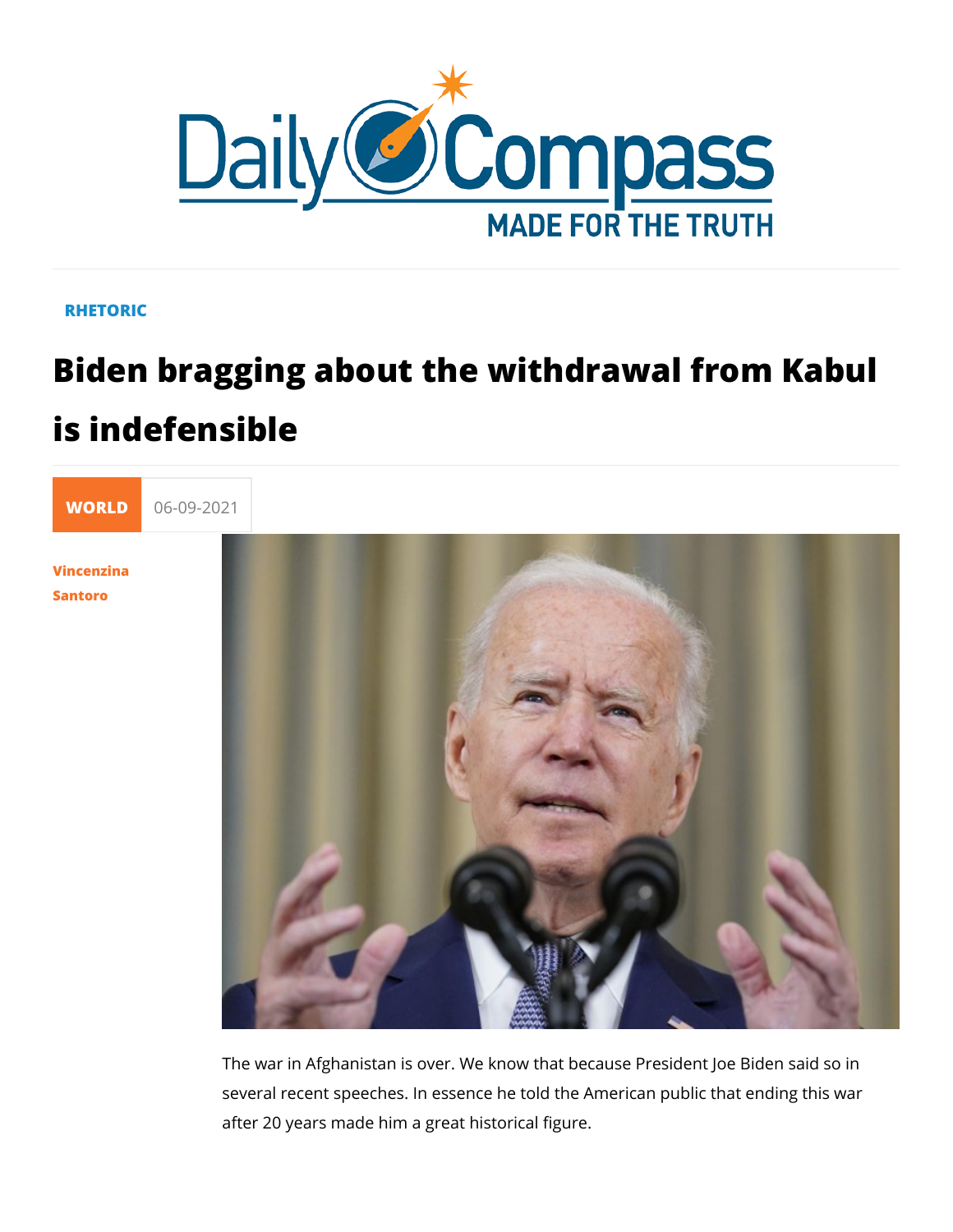## Really?

**The magnitude and speed of the fall of Afghanistan**; the flight out of the country of the president; the collapse of an army 20 years in the making; the abandonment of helicopters, specialized equipment, and stashes of arms; and the Taliban takeover of the country in a matter of days stunned the entire world. The unplanned and chaotic withdrawal of Americans and Afghanis who worked with Americans was so hasty as to leave one with the impression that Biden was taking orders from the Taliban who wanted Americans and others out by August 31st. Biden complied.

**When Biden took the decision to leave Afghanistan** he said our troops would be out by September 11th. That was at the very least an insensitive choice of date in the eyes of the American public especially in a place like New York City that suffered the loss of the Twin Towers and nearly 3,000 lives of people who were simply at work. In his speeches, with great pride, Biden said he took responsibility for ending the war using the overused presidential expression "The buck stops here." In all of his prepared speeches he showed his remarkable capability to read from a teleprompter, then either took no questions from reporters or called names from a list "that has been given to me."

**Every time the president spoke he was clearly on the offensive,** underscoring what brave decisions he had made. Republicans, and many Democrats, would beg to differ. Leaving Afghanistan was a calamity, disaster, and humiliation for the United States. After 20 years the diabolical men who enabled the September 11 attacks on the United States were back in power.

It didn't have to be this way. True, the idea to leave Afghanistan was originally President Donald Trump's initiative. Biden could have repudiated it. After all, Biden dismantled many of Trump's policies. All one has to do is look at the pro-life measures taken by Trump that were all disavowed. But no, he took ownership of the decision and carried it out in his own manner.

## **Is President Biden being "nudged"?**

In his press briefings Biden has consistently taken an offensive stance. Never has he been on the defensive. First he credits himself with removing American troops from a war-torn country as a great personal victory. After all, Americans wanted this. Yes, but not in the chaotic manner it transpired. Secondly, he dismissed urgent diplomatic intelligence cables sent from the US embassy in Kabul warning of impending disaster. There were just so many of them. He could not possibly read them all. He just trusted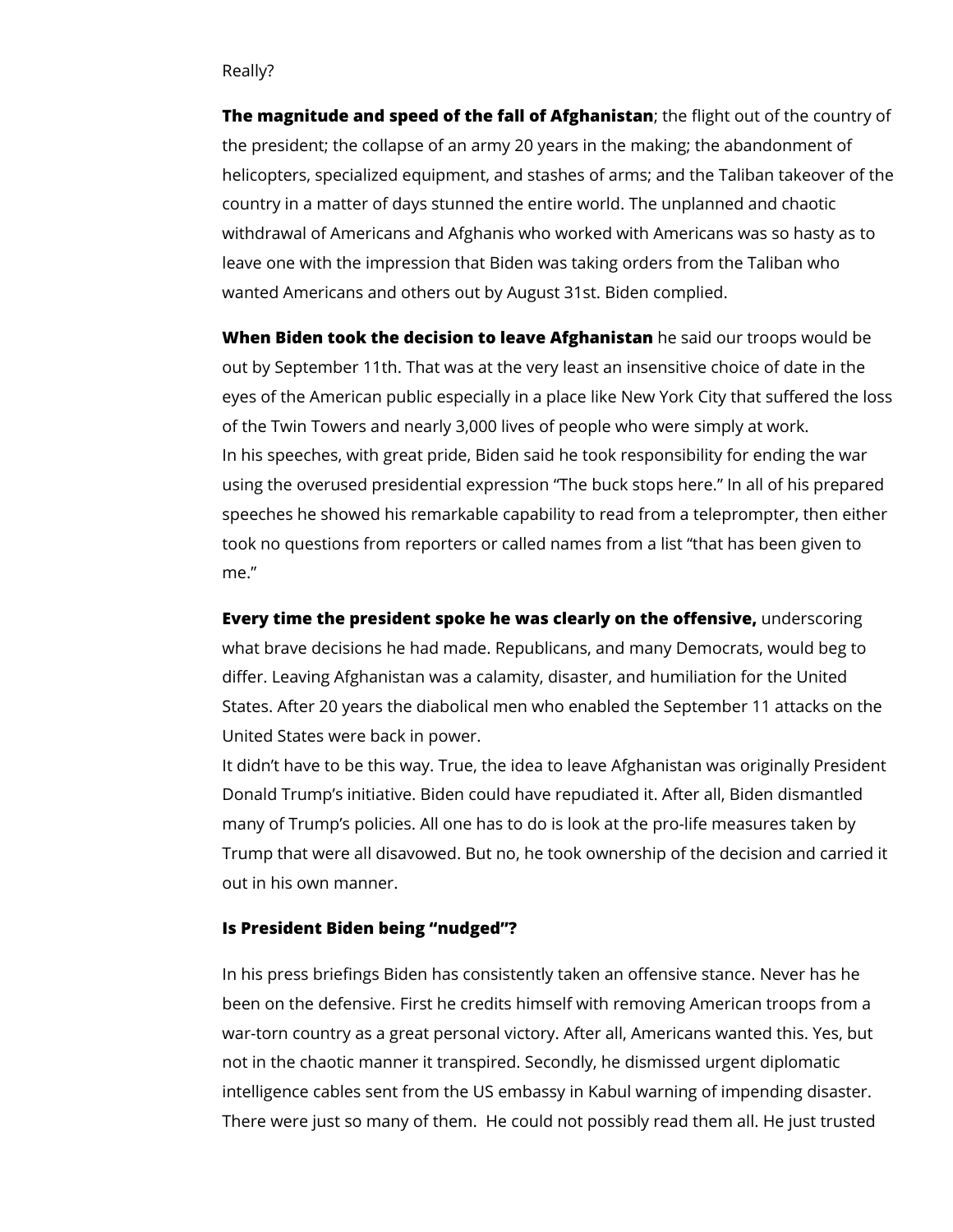his own judgment.

At some point Americans should ask they missell we staking this stan is he speaking in such a manner? Why not acknowledge reality The contents of Biden s public remarks fit in with the nudge about persuading people to accept your thoughts, ideas, and p behavioral science.

An expert and proponent of nudge happens to be in the Bider none other than Cass Sunstein, the husband of USAID Adminis Sunstein was given a position in the Department of Health and apparently with responsibility for dealing with migration matte announced. Sunstein should be well acquainted with Biden sin House for several years (2009-2012) during the Obama-Biden , Administrator in the Office of Information and Regulatory Affai

Sunstein, who had co-author(erde cae notdoy krevised) on Naufdegwe , months agroute an arthinate while not mentioning Afghanistan spec how efforts to employ behavioral science permeates the entire article: Biden s Faith in Behavioral Science Will Pay Off cov the White House, how he helped spread the nudge concept and is actively promoting it.

Enter mother nature

Nudge or no nudge, people see what has happened evidence continues to be very disheartening and are not buying Biden Biden s public appearances are being carefully orchestrated to cognitively impaired president. His condition, while quite evid the mainstream press. At times some of his most confused com One might ask which policies are his own and which arise from government bureaucracy who have a specific agenda.

Given the experience with Afghanistan Biden has ollo estenceed ibaint competence. A Republican Congresswoman, Claudenehehyney of [presented a motion to impeach](https://tenney.house.gov/media/press-releases/tenney-leads-house-colleagues-calling-speaker-pelosi-begin-impeachment) Precowdeevretr, Bitden as virtually no c move forward. In such an improbable event, Vice President Ka his place. Given her experience and values that too may be in